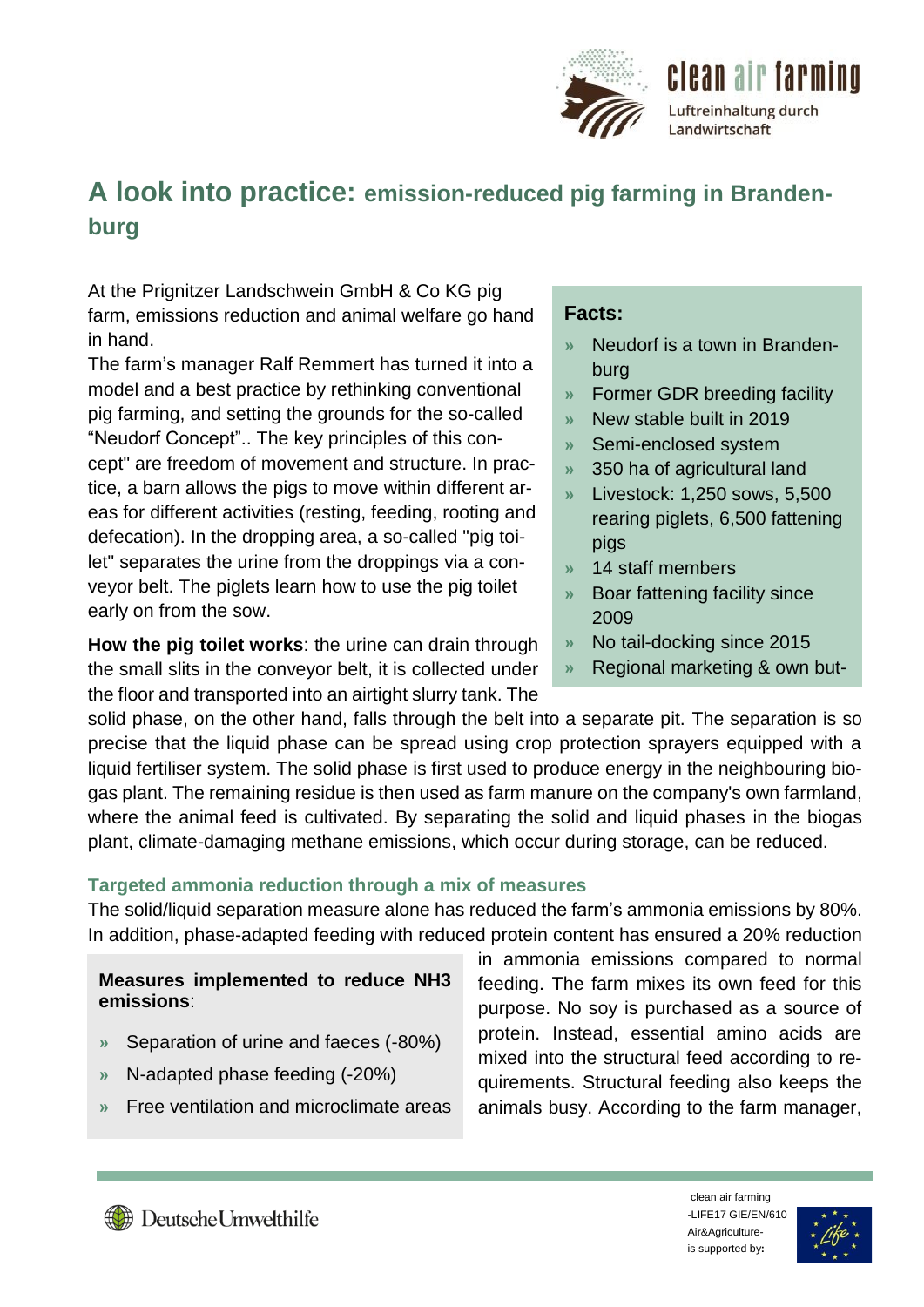the *pig feels most comfortable when it has its trunk plate on the ground and digs for feed.* This is also shown by the intact curly tail. Since 2015, the farm has stopped docking the animals' curly tails. *We avoid any manipulation of the animal, because with the curly tail you take away a well-being indicator*, says Remmert. The results of the measures are clearly perceptible. The air in the demonstration barn is fresher, which also pleases the pigs. With a concentration of 1.5 - 3 ppm, the value is significantly lower than in conventional stables, where values over 15 ppm are normal. Modern sensors document the success of the innovative housing concept (see figure).



Dinter 2019: Investigations in the rearing and fattening of uncupaced pigs with special regard to animal welfare. Report commissioned by the State Animal Welfare Commissioner, Ministry of Justice and for Europe and Consumer Protection of the State of Brandenburg (unpublished).

Ralf Remmert is convinced that tackling emissions and animal welfare does not necessarily require expensive and ultramodern technical solutions. One example is his ventilation concept: although energy-intensive ventilation can regulate the temperatures in the barn, a smart barn concept with different climate zones is much more cost-effective and better for the temperaturesensitive animals. To keep warm in the otherwise cool barn, the pigs can retreat into the protected and thermoregulated lying area.

### **Adapted authorisations to encourage innovative farming practices**

For farm manager Ralf Remmert, turning his farm into a model was a rocky road. The approval procedure for the new barn took 3 years. Innovative husbandry concepts still have a hard time to assert themsleves, because the process of approving is based on old barn concepts. The financing was also a challenge and the bank and insurance company had to be convinced to give the new concept a chance. Yet the project was worth the effort, as the concept is now

clean air farming -LIFE17 GIE/EN/610 Air&Agricultureis supported by**:**